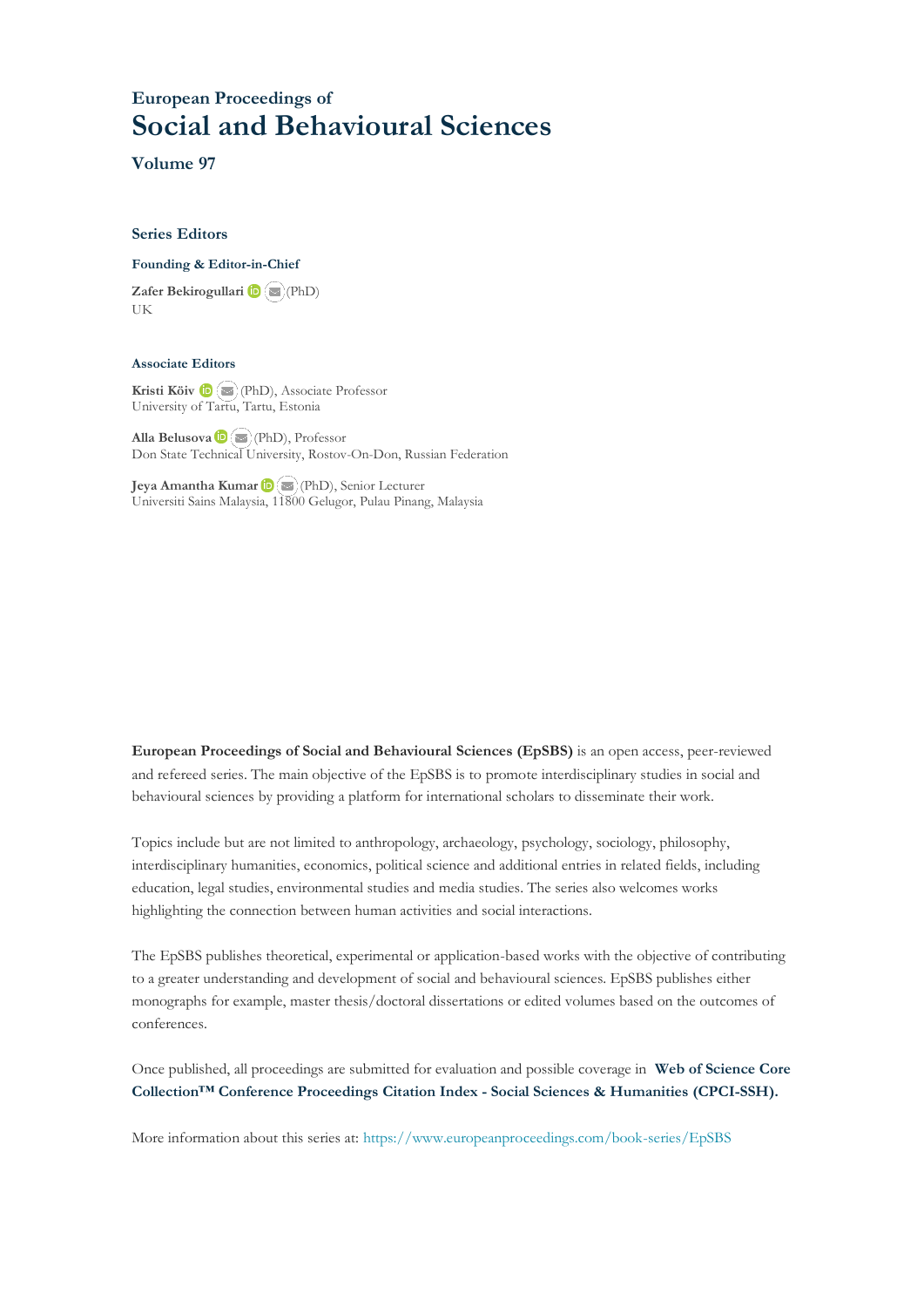# TOPICAL ISSUES OF LINGUISTICS AND TEACHING METHODS IN BUSINESS AND PROFESSIONAL **COMMUNICATION**

Selected, peer-reviewed papers from the

Topical Issues of Linguistics and Teaching Methods in Business and Professional Communication (TILTM 2020), 24-25 April, 2020, Peoples' Friendship University of Russia (RUDN University), Russia

#### Edited by:

Vladimir I. Karasik

### Editor(s) Affiliation(s):

**Vladimir I. Karasik,** Professor Pushkin State Russian Language Institute, Moscow, Russia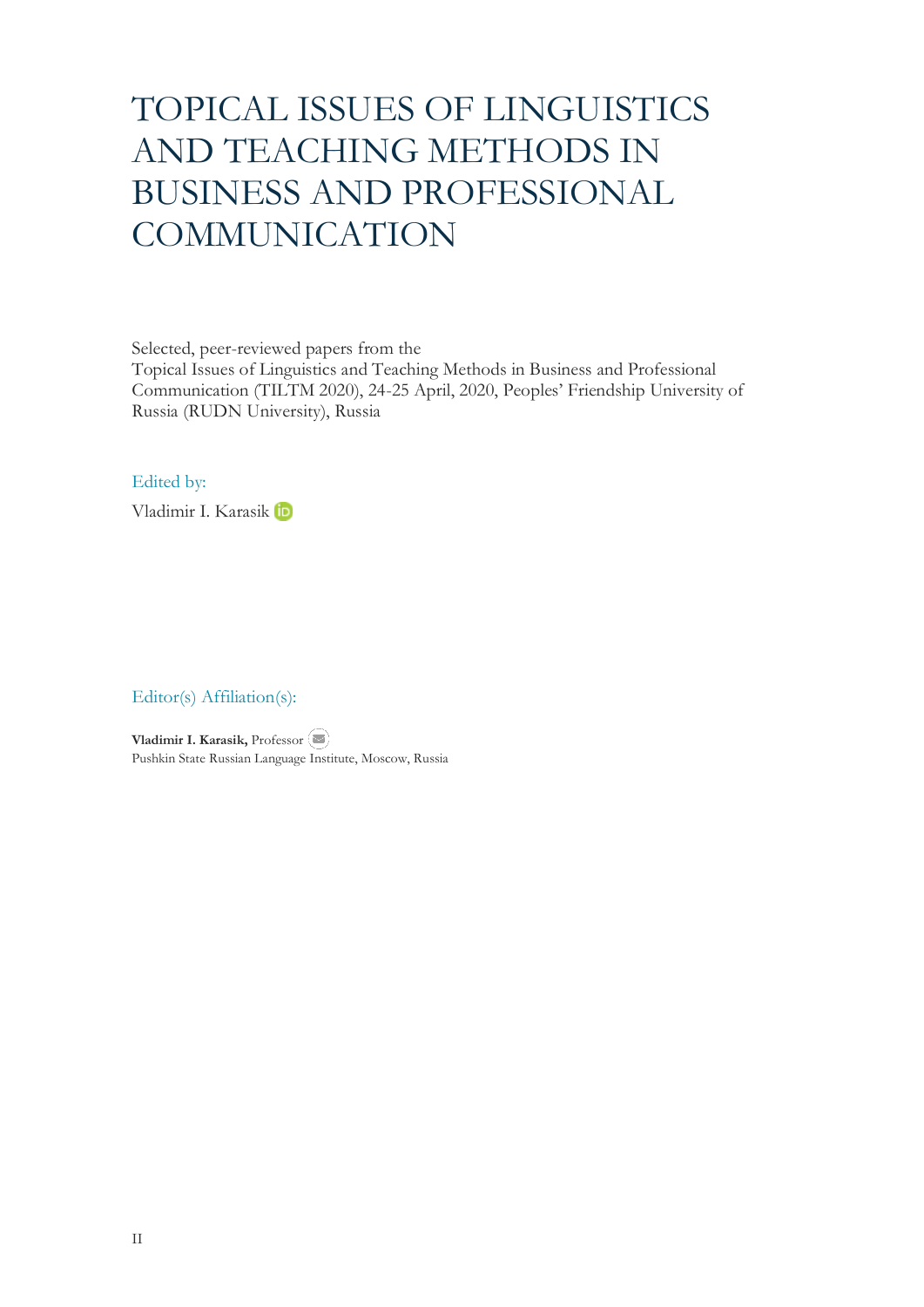

ISSN: 2357-1330 (online).

European Proceedings of Social and Behavioural Sciences

ISBN: 978-1-80296-096-9 (e-book)

TOPICAL ISSUES OF LINGUISTICS AND TEACHING METHODS IN BUSINESS AND PROFESSIONAL **COMMUNICATION** 

[https://doi.org/10.15405/epsbs\(2357-1330\).2020.12.2](https://doi.org/10.15405/epsbs(2357-1330).2020.12.2) 

 $\odot$   $\odot$   $\odot$ © The Editor(s) and The Author(s) 2020. This is an open access book distributed under the Creative Commons CC License BY-NC-ND 4.0. Unported License, permitting all non-commercial use, distribution, and reproduction in any medium, provided the original work is properly cited.

This book is published by the registered company European Publisher Ltd. which is registered under the ISO London Limited.

The registered company address is: 293 Green Lanes, Palmers Green, London, United Kingdom, N13 4XS Reg. Number: 9219513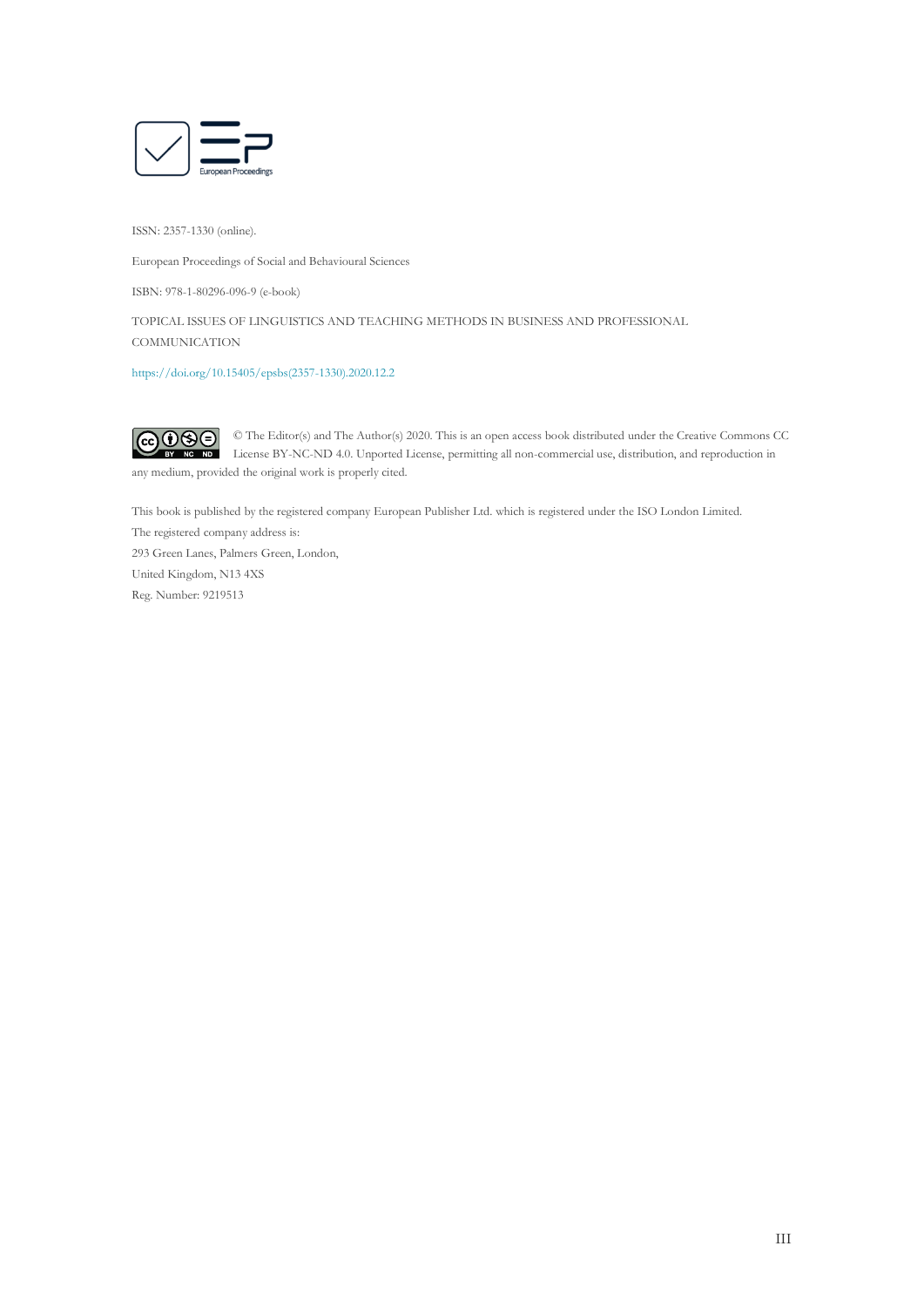## **Preface**

The volume contains selected, peer-reviewed papers from Topical Issues of Linguistics and Teaching Methods in Business and Professional Communication (TILTM 2020), 24-25 April, 2020, Peoples' Friendship University of Russia (RUDN University), Russia.

The Department held the IX International research and practical conference Topical Issues of Linguistics and Teaching Methods in Business and Professional Communication. The conference was supported by: University College London (UK), Paris-Sorbonne University (France), Tor Vergata University of Rome (Italy), London Metropolitan University (UK), Pedagogical University of Krakow (Poland), University of León (Spain), Eötvös Loránd University (Hungary), Embassy of the United Mexican States in Russia, Representative Office in Moscow for the Taipei-Moscow Economic and Cultural Coordination Commission, International Association of Teachers of English as a Foreign Language (IATEFL), The French Institute, Higher Education Information Centre CampusFrance, Cambridge University Press, Language.Prosveshcheniye Ltd. The total number of participants amounted to 126 people, including 37 international and 89 regional attendees.

Main thematic areas covered the sections below:

- Topical Issues of Teaching Foreign Language of Business Communication
- Modern Trends of Profession-Oriented Foreign Language Teaching
- **Exercises Used in Teaching Profession-Oriented Translation in a Non-Linguistic University**
- Intercultural Communication in the Context of Language of Business Communication
- Topical Issues of Modern Applied Linguistics (German Languages)
- Topical Issues of Modern Linguistics
- Topical Issues of Modern Teaching Methods

03 April 2020,

Chair, Elena N. Malyuga, DSc in Linguistics, Professor, Head of Foreign Languages Dpt, Faculty of Economics, RUDN University Moscow, Russia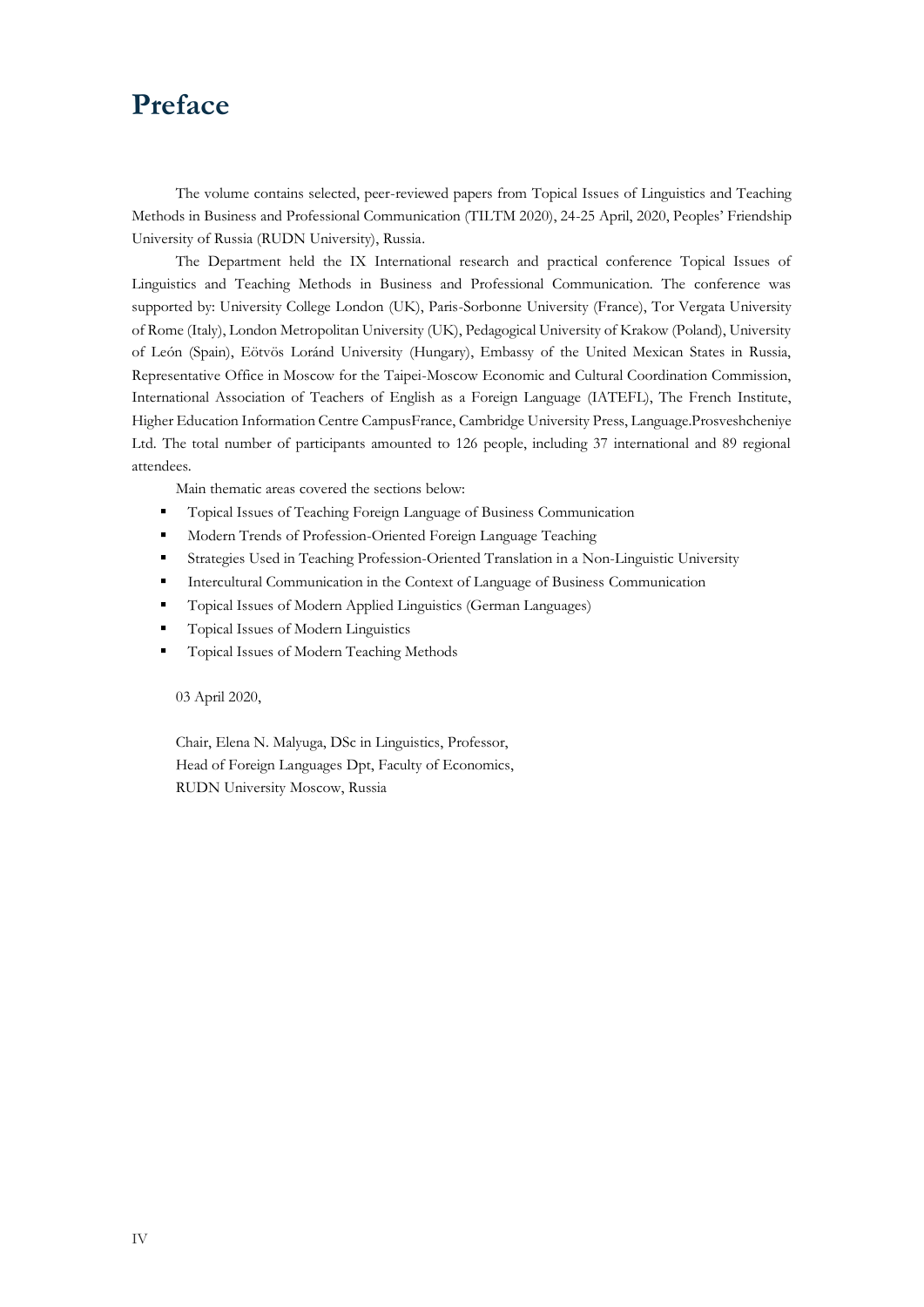### **Chairs**

Chair, Elena N. Malyuga, DSc in Linguistics, Professor, *RUDN University,Moscow, Russia*

Vice-Chair, Evgeniya V. Ponomarenko, DSc in Linguistics, Professor, *Moscow State Institute of International Relations (MGIMO), Moscow, Russia*

### **International Scientific/Editorial Committee Members**

- Elena N. Malyuga, Professor, Head of Foreign Languages Department Faculty of Economics, RUDN University, Academician of the Russian Academy of Natural Sciences, DSc in Linguistics, (Russia)
- Tatiana A. Dmitrenko, Academician of International Teacher Training Academy of Science, Doctor in Pedagogics, Professor, Professor at the Department of Methods of Teaching Foreign Languages, Moscow Pedagogical State University (MPGU), (Russia)
- Tamara B. Nazarova, DSc in Linguistics, Professor, English Linguistics Department, Faculty of Philology, Lomonosov Moscow State University, (Russia)
- Evgeniya V. Ponomarenko, Academician of the Russian Academy of Natural Sciences, DSc in Linguistics, Professor, English Language Department No.4, MGIMO University, (Russia)
- Alex Krouglov, Honorary Professor of London Metropolitan University (UK), lead researcher of Rezekne Academy of Technologies (Latvia), Associate Professor at University College London, (UK)

## **Organizing Committee Members**

- Michael McCarthy, Emeritus Professor of Applied Linguistics, University of Nottingham, (UK)
- Barry Tomalin, Professor, University College London (UK)
- Wayne Rimmer, DSc in Applied Linguistics, Author of teaching course materials and resource books published by Cambridge University Press, (UK)
- David Krašovec, DSc in Culture Studies, Assistant Professor at Russian Presidential Academy of National Economy and Public Administration, (France)
- Guido Tejerina, Senior Lecturer at the Department of Foreign Languages of the Philological Faculty, RUDN University, (Bolivia)
- Tatiana A. Dmitrenko, Academician of International Teacher Training Academy of Science, Doctor in Pedagogics, Professor, Professor at the Department of Methods of Teaching Foreign Languages, Moscow Pedagogical State University (MPGU), (Russia)
- Tamara B. Nazarova, DSc in Linguistics, Professor, English Linguistics Department, Faculty of Philology,
- Lomonosov Moscow State University, (Russia)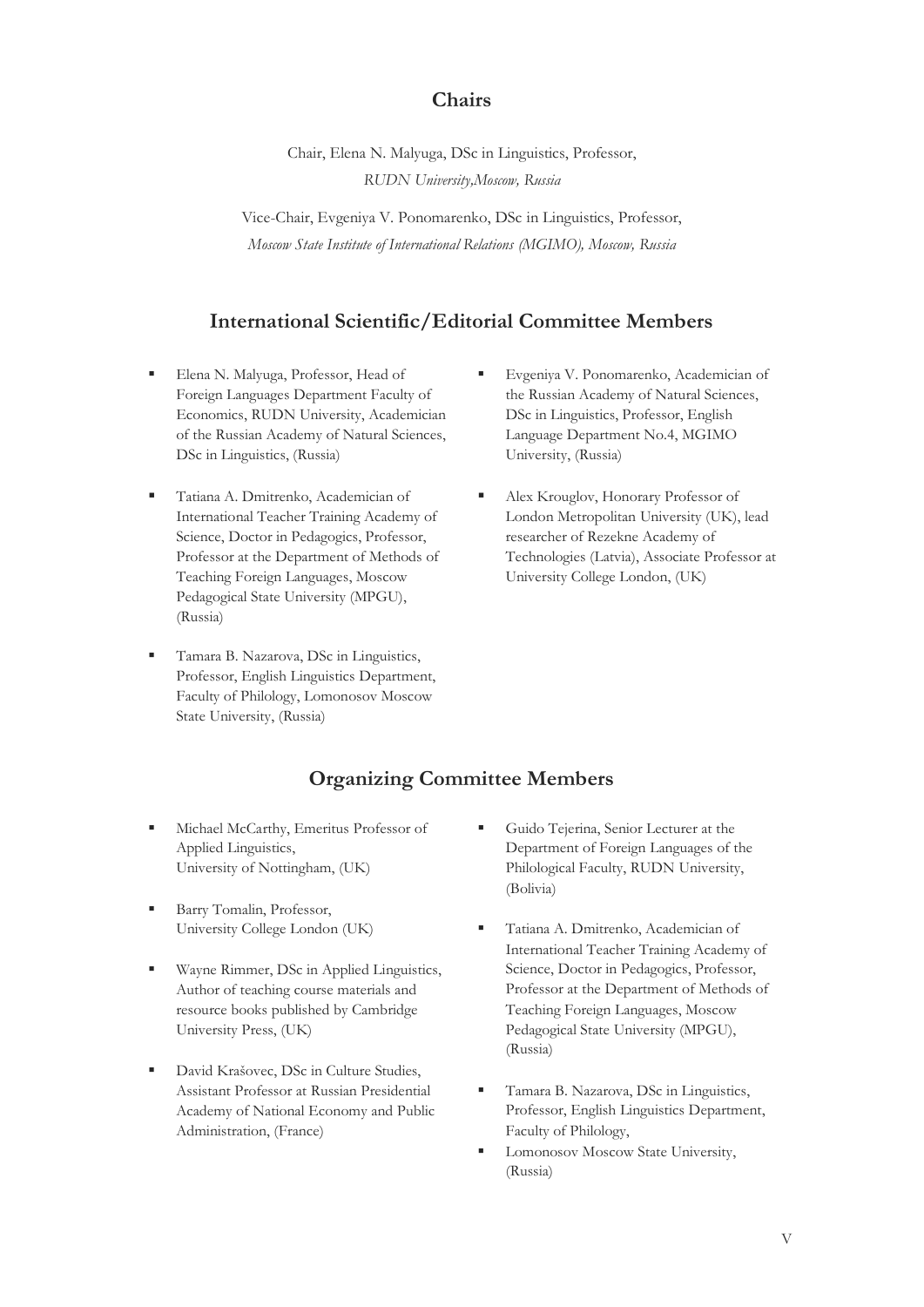- Noemi Albanese, CSc in Linguistics, teacher of Russian language and literature at the University of Rome Tor Vergata, (Italy)
- Bolivar Villareal, CSc in Economics, Associate Professor, Department of Language Training/Languages for Public Administration, Russian Presidential Academy of National Economy and Public Administration (RANEPA), (Equador)
- Lyudmila A. Gorodetskaya, DSc in Culture Studies, Professor, Lomonosov Moscow State University, Cambridge University Press leading expert in teaching Methodology, (Russia)
- Natalya V. Polyakova, CSc in Linguistics, Associate Professor, Foreign Languages Department, Faculty of Economics, RUDN University, (Russia)

## **Seminars**

## **Past, Present and Future of Automated Language Assessment**

Anna V. Gorizontova, CSc in History, Business development Manager, LanguageCert (UK) Language.Prosveschenie Ltd., Assistant General Manager, (Russia)

## **Diplomas and Tests in French - The First Step to Enter French Universities**

Julia Beglova, Assistant of Information Center for Higher Education in France CampusFrance, French Institute in Moscow

## **Workshop Leaders**

#### **Learning Oriented Assessment and Teaching Flipped Classes** Prof. Hisham AlSaghbini,

Assessment Services Specialist for Cambridge Assessment English, (Great Britain)

#### **ESP in the Russian Context: Future-Ready Learning and Teaching**

Yulia V. Skugarova (Russia), CSc in Linguistics, Associate Professor, Head of Cambridge University Press Russia

#### **New Information Technologies in Teaching Foreign Languages**

Bolivar Villarreal, CSc in Economics, Associate Professor in the Department of Language Training in the Public Administration, Russian Academy of National Economy and Public Administration under the President of the Russian Federation, (Ecuador)

## **Sponsors**



#### **Russian Foundation for Basic Research** The Conference is supported by the Russian Foundation for Basic Research, Research Project No.20-012-20005

#### **This conference supported by:**

University of Nottingham (UK), University College London (UK), University of Rome Tor Vergata (Italy), University of Granada (Spain), St.Cyril and St. Methodius University of Veliko Tarnovo (Bulgaria), University of Delhi (India), Rajasthan Technical University (India), Yerevan State University (Armenia), The French Institute, CampusFrance Information Centre, Cambridge University Press, Cambridge Assessment English, Macmillan Education, LanguageCert (UK), ICC – the International Language Association (Germany)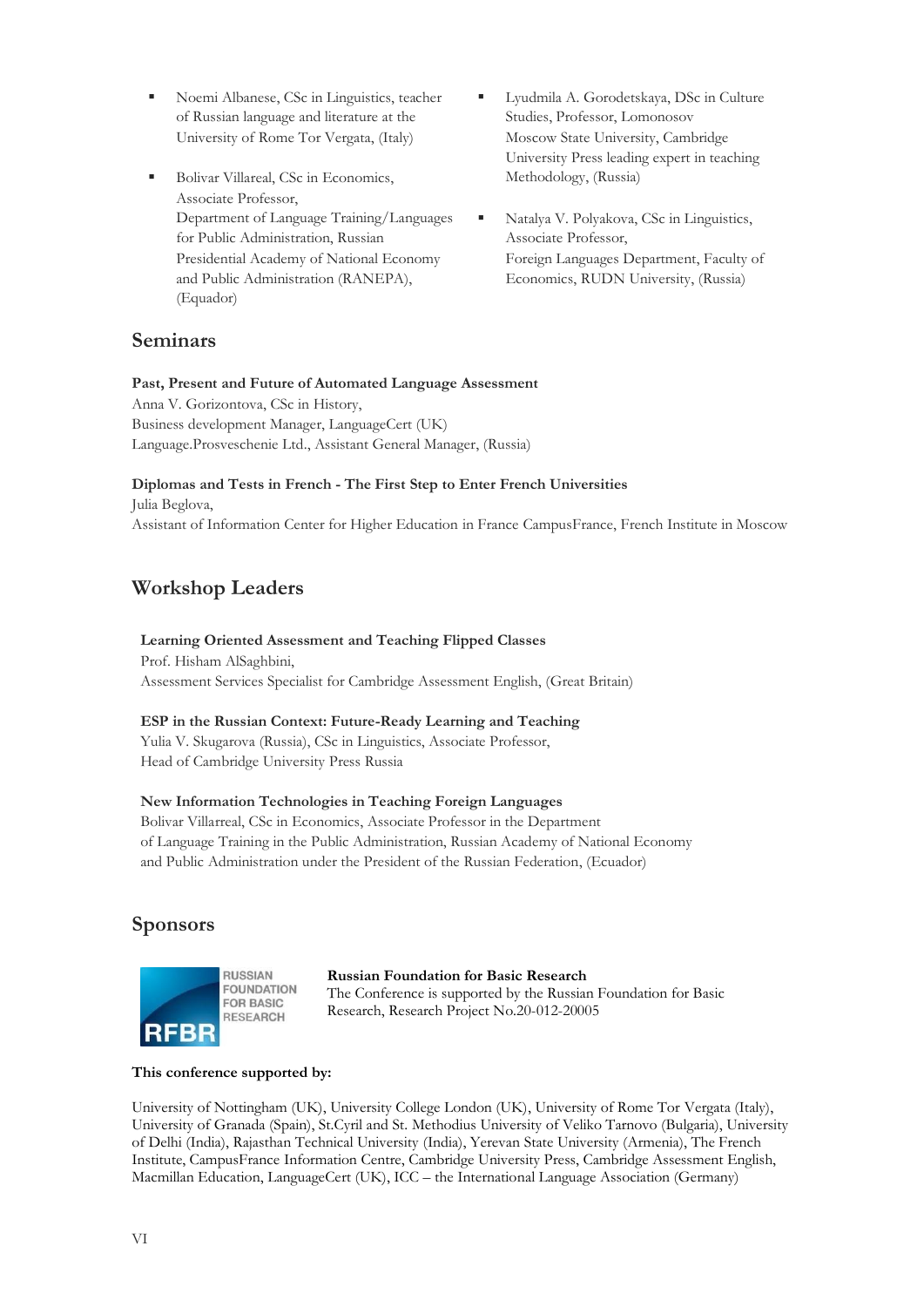## **Table of Contents**

#### **No: 1**

Title: Linguopragmatic Aspect Of Idiomatic Expressions In English Business Discourse *Pages: 1 - 6*

Author(s): Elena N. Malyuga, Olga V. Aleksandrova

#### **No: 2**

Title: Some Aspects Of Student Engagement In Formative In-Class Peer Review *Pages: 7 - 16* Author(s): Alex Krouglov

#### **No: 3**

Title: Teaching Business English (TBE) And Business Fiction: Methodology And Material *Pages: 17 - 25* Author(s): T. B. Nazarova

#### **No: 4**

Title: Youth Slang In Social Nets (A Case Study Of Spanish Language) *Pages: 26 - 32* Author(s): S. V. Dmitrichenkova, E. A. Dolzhich, Y. Sanchez Pozuelo

#### **No: 5**

Title: Teaching English: Increasing Learning Motivation *Pages: 33 - 38* Author(s): Elena Kartseva, Daria Tavberidze

#### **No: 6**

Title: Learning Styles And Teaching Methods *Pages: 39 - 44* Author(s): S. V. Dmitrichenkova, E. A. Dolzhich

#### **No: 7**

Title: Authorial Terms As Part Of English Sociological Terminology *Pages: 45 - 50* Author(s): T. A. Maykova

#### **No: 8**

Title: Developing Reading Comprehension Skills In An Esp Course Through Сritical Pedagogy Strategies *Pages: 51 - 55* Author(s): Olga B. Maximova

#### **No: 9**

Title: Modes And Types Of Linguistic Transformations Within Negative Evaluative Framework *Pages: 56 - 63* Author(s): J. S. Starostina

#### **No: 10**

Title: Effectiveness Of Online Education For Translators In The Field Of Professional Communication *Pages: 64 - 69* Author(s): Anatoly Ponomarenko

#### **No: 11**

Title: Experience In Application Of "Flipped Class" Method In The Period Of Distance Learning *Pages: 70 - 74* Author(s): T. A. Vavichkina, Yu. E. Vlasova, E. A. Paymakova

#### **No: 12**

Title: The Learner-Centred Approach To Preparing Textual Materials For Teaching Efficient Communication *Pages: 75 - 82* Author(s): Svetlana Ledeneva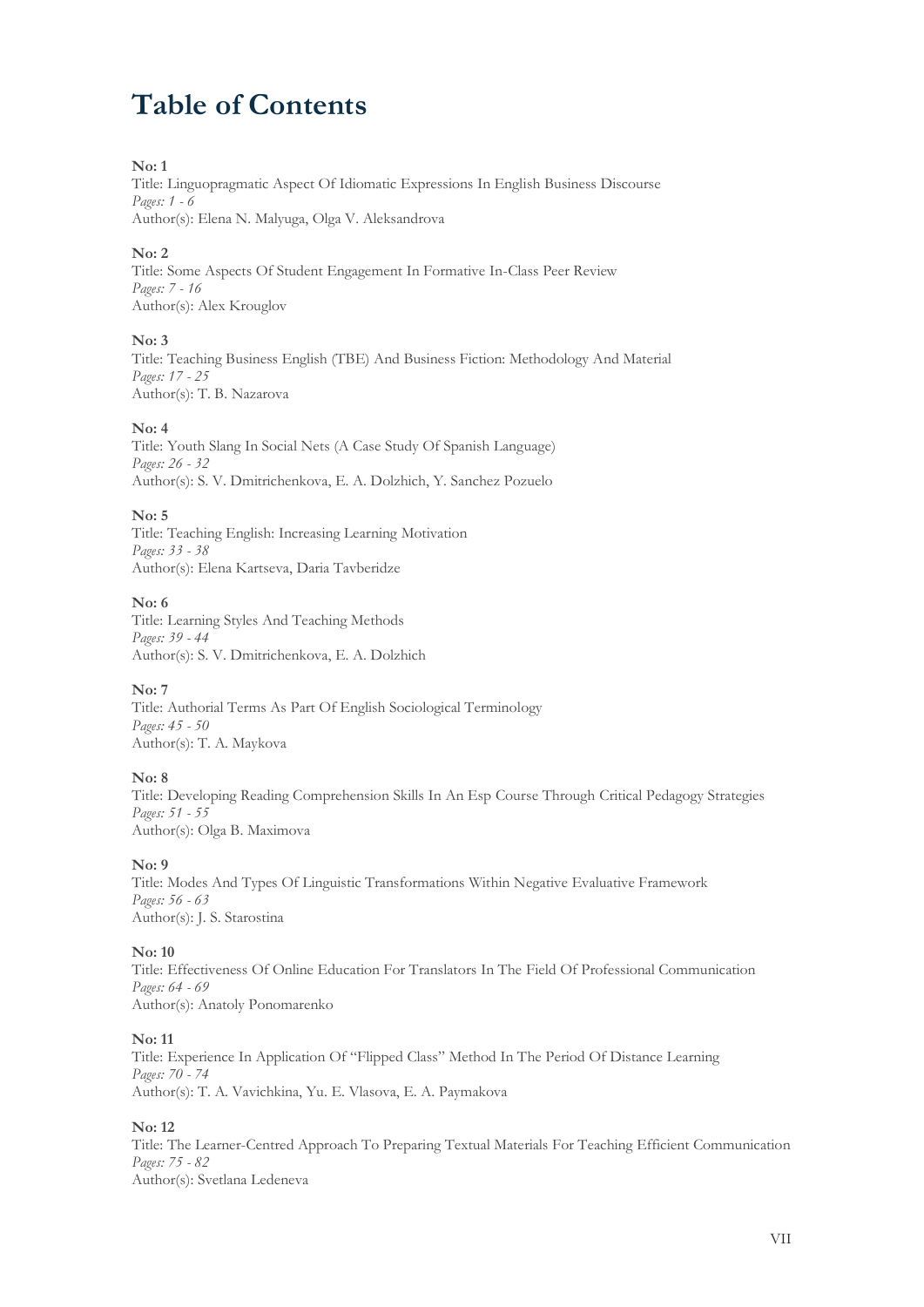Title: Translation Competence In A Multilingual Class: Approaches Applied And Problems To Be Solved *Pages: 83 - 91* Author(s): Oksana G. Anossova

#### **No: 14**

Title: Developing Students' Intercultural Awareness And Skills *Pages: 92 - 99* Author(s): Svetlana Burikova

#### **No: 15**

Title: Ideology Of Business English *Pages: 100 - 107* Author(s): Gaurav Sharma

#### **No: 16**

Title: The Lexical Features Of The Spanish Language In The Mexican State Of Oaxaca *Pages: 108 - 111* Author(s): Irina V. Smirnova, Svetlana N. Orlova, Svetlana D. Clemente-Smirnova

#### **No: 17**

Title: Collective Linguistic Rights, Endangered Languages And Indigenous Peoples: An International Legal Perspective *Pages: 112 - 117* Author(s): Mohammed Sanka

#### **No: 18**

Title: Learning Foreign Languages And Intercultural Business Communication Competences: A Strategic Behavior *Pages: 118 - 122* Author(s): Alhassan Tijani Forgor

#### **No: 19**

Title: Idiomatic Expressions As A Means To Form Socio-Cultural Competence *Pages: 123 - 128* Author(s): Victoriya V. Vetrinskaya, Victoriya V. Sibul

#### **No: 20**

Title: Comprehensive Analysis Of Single - Component Terms Of International Humanitarian Law (On The Material Of English And Russian Languages) *Pages: 129 - 134* Author(s): Nadejda Yu. Ilina, Anahit G. Davtyan

#### **No: 21**

Title: Key Image-Building Mechanisms Of Modern Russia In Iberoamerican Media *Pages: 135 - 143* Author(s): Kseniia Iakushkina

#### **No: 22**

Title: Culturology-Oriented Approach As A Component Of Students' Motivation In Foreign Language Teaching *Pages: 144 - 151* Author(s): Vanda Arutyunian

#### **No: 23**

Title: The Communicative Aspect Of Teaching A Professional Foreign Language *Pages: 152 - 156* Author(s): Elena V. Panicheva

#### **No: 24**

Title: The Role Of Functional Analysis In Teaching English To Students Majoring In Economics *Pages: 157 - 164* Author(s): Alexandra V. Radyuk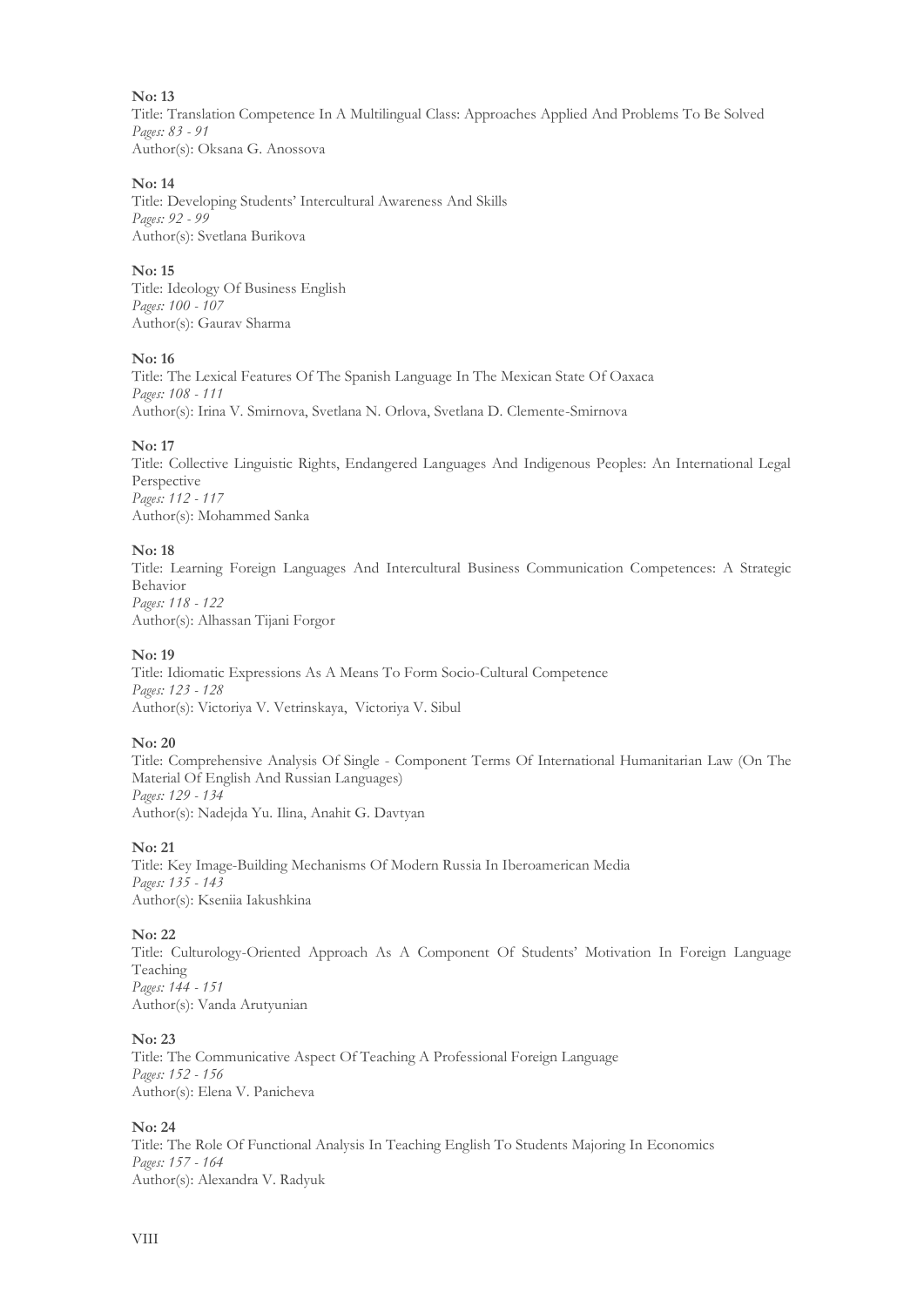Title: Genre Hybrids As Manifistation Of Language Creativity In Modern American Microfiction *Pages: 165 - 171* Author(s): Ksenia V. Golubina

#### **No: 26**

Title: Integrating Mobile Phones For Language Learning Of Non-Linguistic Major Students *Pages: 172 - 180* Author(s): I. I. Kazieva, S. A. Burikova

#### **No: 27**

Title: The Lexical Approach In Teaching English For Economics Online *Pages: 181 - 189* Author(s): Svetlana Rubtsova, Tatiana Dobrova, Julia Gazetdinova

#### **No: 28**

Title: Shaping Students' Professional Identity Through Flt Content: Pragmatic And Axiological Linguistic Modelling *Pages: 190 - 199* Author(s): Alexander Y. Bagiyan

#### **No: 29**

Title: Khakass And English In Electronic Bilingual Lexicography *Pages: 200 - 210* Author(s): T. G. Borgoyakova, K. A. Pokoiakova

#### **No: 30**

Title: Multilayeredness Of Literary Prosaic Text: Polyphony Vs Homophony *Pages: 211 - 223* Author(s): E. I. Boychuk, O. V. Belyayeva

#### **No: 31**

Title: The Dictionary Of Pacific Alliance Illustrious Personalities: Linguacultural Lexicography And Teaching Spanish *Pages: 224 - 232* Author(s): Olga Chesnokova, Marija Radović

#### **No: 32**

Title: Transliteration Of Old Mongolian Names: Linguo-Didactic Aspect *Pages: 233 - 241* Author(s): Z. D. Bardakhanova

#### **No: 33**

Title: Power And Proper Name In Nomadism: Cognitive Aspect *Pages: 242 - 248* Author(s): Raisa Zhamsaranova

#### **No: 34**

Title: Translation Pecularities Of Ergonyms In Mass Media Texts *Pages: 249 - 254* Author(s): Margarita E. Kaskova, Olga V. Ustinova

#### **No: 35**

Title: Electronic Educational Platform Resources As A Basis Of Students' Project Activities *Pages: 255 - 261* Author(s): Zoya N. Ignashina, Evgeniya A. Popova

#### **No: 36**

Title: Influence Of Internet Space On Intercultural And Business Communication *Pages: 262 - 269* Author(s): Boris G. Vulfovich, Veronika V. Katermina, Anastasia A. Shestakova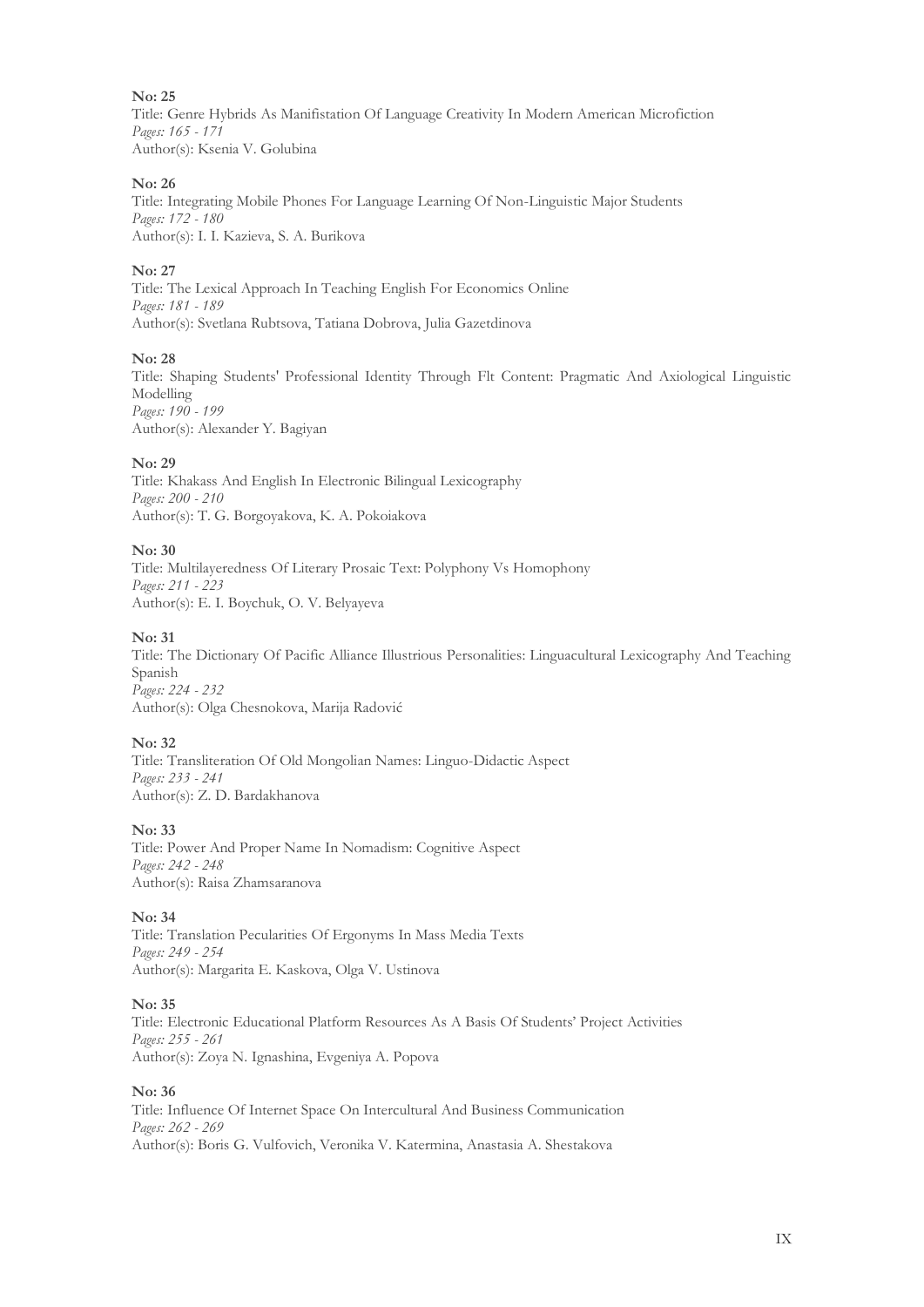Title: Implementation Of The Language Compensatory Function In The Modern Internet Communication *Pages: 270 - 278* Author(s): Maria V. Ivanova **No: 38** Title: Discourse Strategy Of Melioration Of The Russian Foreig Policy *Pages: 279 - 285* Author(s): Natalia Med

#### **No: 39**

Title: Specifics Of Translating Color Names In English Texts *Pages: 286 - 295* Author(s): E. V. Mishenkina

#### **No: 40**

Title: Linguistic Explications Of The Russian Politics "Code" (Based On The Dekoder.Org Content) *Pages: 296 - 303* Author(s): Vera Mityagina, Marina Fadeeva

#### **No: 41**

Title: Cross-Cultural Communication In Teaching The Italian Language For Professional Purposes *Pages: 304 - 310* Author(s): Liana N. Ozerova

#### **No: 42**

Title: Linguoculturological Approach To Teaching Russian As A Foreign Language To Students With **Disabilities** *Pages: 311 - 317* Author(s): Viktor M. Shaklein, Rafael G. Tirado, Svetlana S. Mikova

#### **No: 43**

Title: The Cross-Cultural And Language Aspects Of Thailand Advertising For Russian Tourists *Pages: 318 - 330* Author(s): Dmitry S. Sknarev, Mavzhida M. Rusakova

#### **No: 44**

Title: Virus Image In The Chinese Media: Comparative Analysis Of Coronavirus And Ebola Metaphoric Represantation *Pages: 331 - 337* Author(s): Oleg Kalinin

#### **No: 45**

Title: Trolling On Social Media Pages Dedicated To Mixed Martial Arts *Pages: 338 - 345* Author(s): Viktoria I. Tarmaeva, Valentin S. Narchuk

#### **No: 46**

Title: Recognition Of Verbal Manipulation In Ibero-American Articles Disclosing The Image Of Russia *Pages: 346 - 351* Author(s): Olga Voiku

#### **No: 47**

Title: Efficient Technologies Of Business English Language Teaching *Pages: 352 - 358* Author(s): Vladimir V. Vorobyov, Elena S. Zakirova, Alina R. Reva, Angela S. Voskovskaya, Tatiana A. Karpova

#### **No: 48**

Title: Warm-Up Activities In Teaching Foreign Languages At University: Expectations And Reality *Pages: 359 - 364* Author(s): N. A. Tuliakova, E. O. Kuznetsova, V. V. Meniailo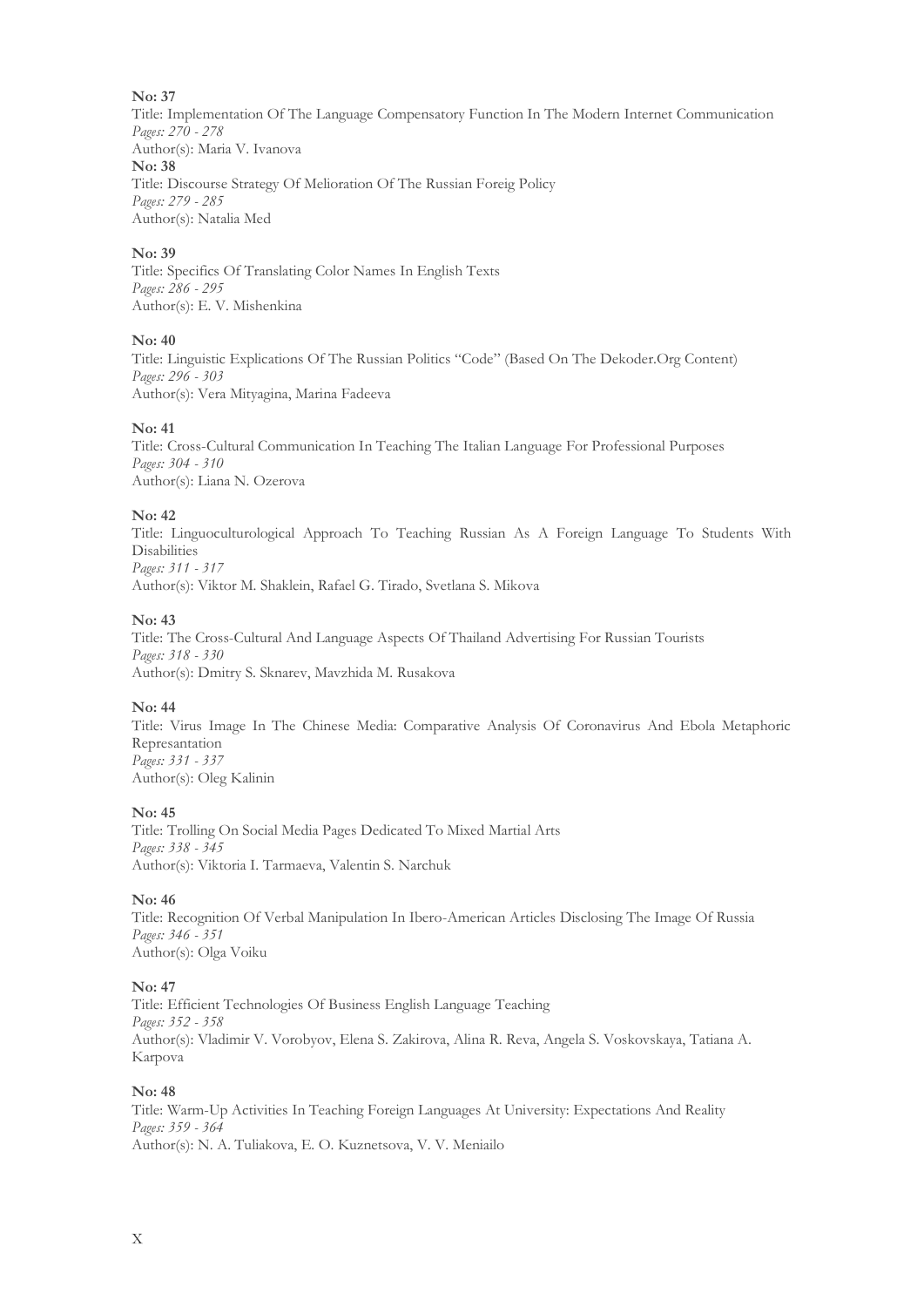Title: Studying Official Communication At The First Level Of Foreign Language Education In The Current Linguistic Situation *Pages: 365 - 368* Author(s): Vera Nikolaevna Levina

#### **No: 50**

Title: Minitexts Of Advertising Abstracts In Educational Discourse: Functional Approach *Pages: 369 - 374* Author(s): Marina V. Cherkunova

#### **No: 51**

Title: Developing Readiness Of FL Teachers To Work On EIEE Of IHL *Pages: 375 - 381* Author(s): O. Chernova, A. Litvinov

#### **No: 52**

Title: Grammar Rhythm Figures In Literary Prose: Case Study Of S.Thomas'S Popco *Pages: 382 - 388* Author(s): Elena Shliakhtina

#### **No: 53**

Title: Speech Behaviour In Election Campaign (Political And Critical Discourse Analysis Of Speech Portrait Of Dmitry Medvedev) *Pages: 389 - 398* Author(s): Jerôme Baghana, Emilia Bocharova, Igor Chekulai, Vladislav Kuchmistyy, Olga Prokhorova

#### **No: 54**

Title: English Language Teaching Methodologies In The Scientific Sphere: Engineering Sciences *Pages: 399 - 403* Author(s): Francesco Rubini

#### **No: 55**

Title: Terminology In Space Sciences *Pages: 404 - 408* Author(s): Francesco Rubini

#### **No: 56**

Title: Using Folk Signs In Teaching Russian As A Foreign Language *Pages: 409 - 413* Author(s): M. A. Evstafieva

#### **No: 57**

Title: Linguopragmatic Issues Of Figurative Language Use In Economic Texts *Pages: 414 - 423* Author(s): Elena Monakhova

#### **No: 58**

Title: Creolized Multimedia Space In Fostering Students' Intercultural Communication In English Language Teaching *Pages: 424 - 434* Author(s): Victoria L. Malakhova, Natalya V. Bykhtina

#### **No: 59**

Title: Signs And Superstitions Across Cultures: Russian, English, And French Linguocultural Traditions *Pages: 435 - 442* Author(s): L. Boyko

#### **No: 60**

Title: Student-Centered Approach In Teaching A Foreign Language For Professional Purposes *Pages: 443 - 450* Author(s): Lyudmila Chikileva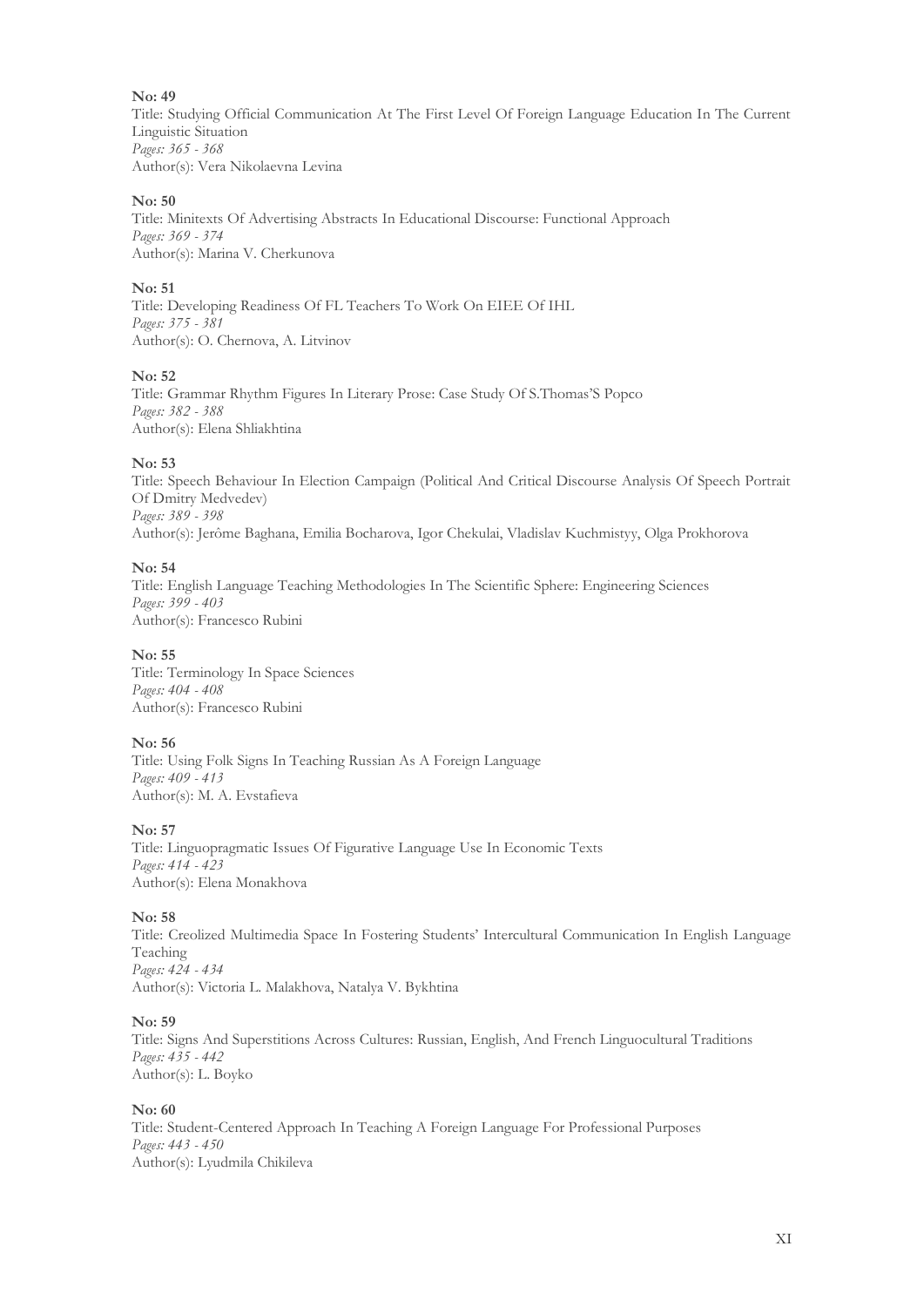Title: Teaching Critical Analysis Of Academic Texts In Non-Linguistic Higher Education Institutions *Pages: 451 - 456* Author(s): Marina M. Isupova

#### **No: 62**

Title: Modular Training In Forming Socio-Cultural Competence Of Non-Philological Students *Pages: 457 - 463* Author(s): Victoria Nikolaevna Lukovtseva

#### **No: 63**

Title: Imagology And Formation Of The Image Of Russia In Foreign Media *Pages: 464 - 472* Author(s): Lilia Moiseenko

#### **No: 64**

Title: Modelling Of Professionally Oriented Educational Material On The Principles Of Anthropological Linguadidactics *Pages: 473 - 484* Author(s): L. P. Muhammad, L. V. Ippolitova, E. K. Stoletova

#### **No: 65**

Title: Professionally Oriented Foreign Language: Interdisciplinary Teaching *Pages: 485 - 491* Author(s): Tatiana Omelyanenko

#### **No: 66**

Title: Some Methodological Principles For Translation Training (Russian – English) In Groups Of The Legal Track Of Training *Pages: 492 - 498* Author(s): Dmitry Anatolyevich Romanov, Maria Mikhailovna Davydova

#### **No: 67**

Title: Borrowed Terminology In Business Discourse: The Problem Of Synonymy *Pages: 499 - 507* Author(s): Tatyana I. Surikova

#### **No: 68**

Title: Analysis Of Rhythm Reproduction In English-Russian Literary Translation *Pages: 508 - 515* Author(s): I. A. Vorontsova

#### **No: 69**

Title: Idiostyle & Realization Of "War" Concept In W. Churchill'S Selected Speeches *Pages: 516 - 524* Author(s): Yulia Eduardovna Znak

#### **No: 70**

Title: Historical Aspect Of Canadian Regional Toponymic Nominations *Pages: 525 - 531* Author(s): Anna Yu. Ilina, Milana E. Kupriyanova

#### **No: 71**

Title: Our Language And Foreign Languages (On The Content Of The Magazine "Hardworking Bee" *Pages: 532 - 538* Author(s): Yulia Slozhenikina, Andrey Rastyagaev

#### **No: 72**

Title: New Linguiodidactic Challenges In Teaching Professionally Oriented English As Referred To Pr-Education *Pages: 539 - 547* Author(s): Alla Petrovna Minyar-Beloroucheva, Polina Igorevna Sergienko, Elizaveta Alexandrovna Vishnyakova, Olga Dmitrievna Vishnyakova